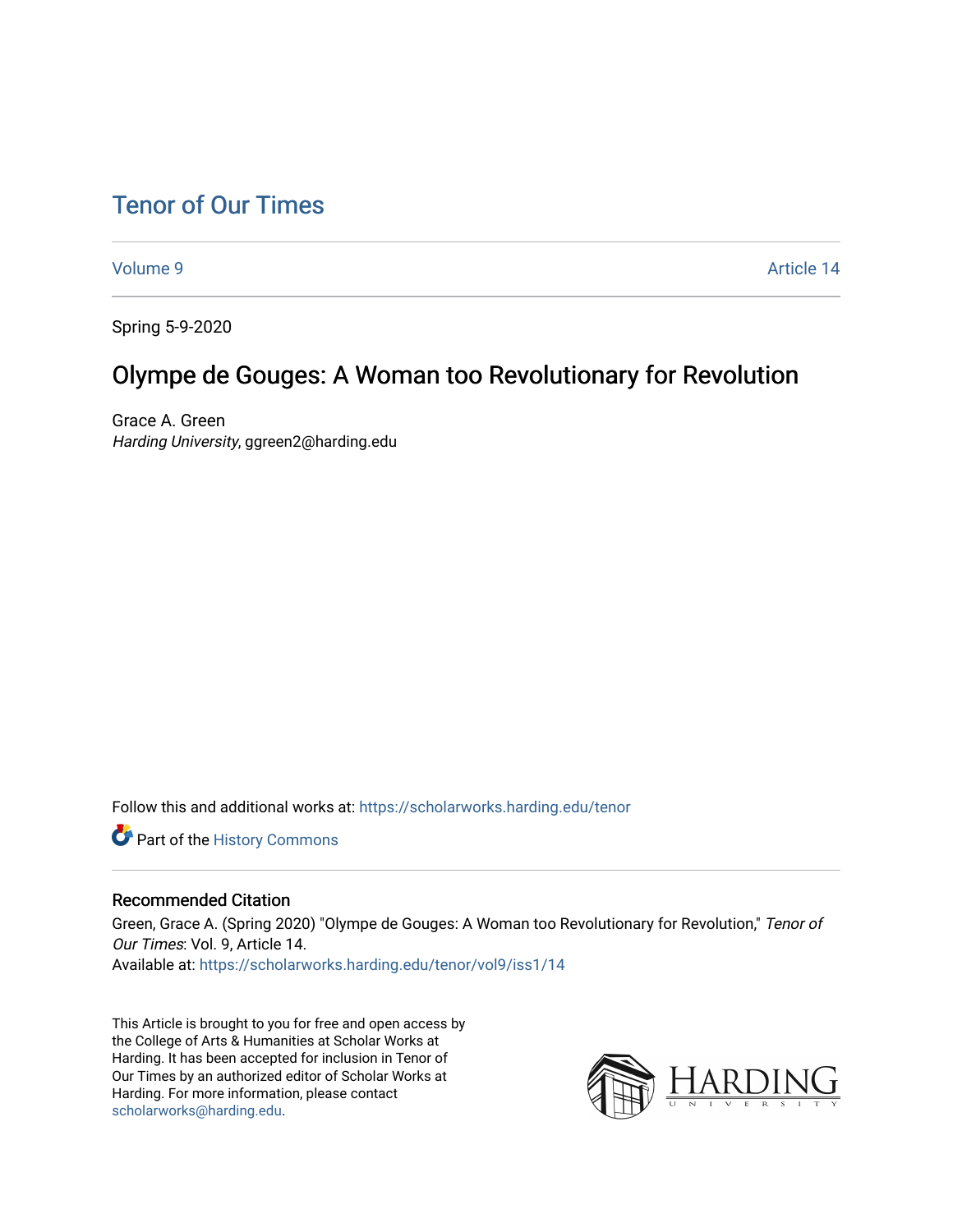

## **Author Bio:**

Grace Ann Green is a sophomore History major and Political Science minor from Atlanta, Georgia. She is on the women's soccer team. She hopes to pursue law school after graduation in May 2022 and is thankful for the opportunity to share her work.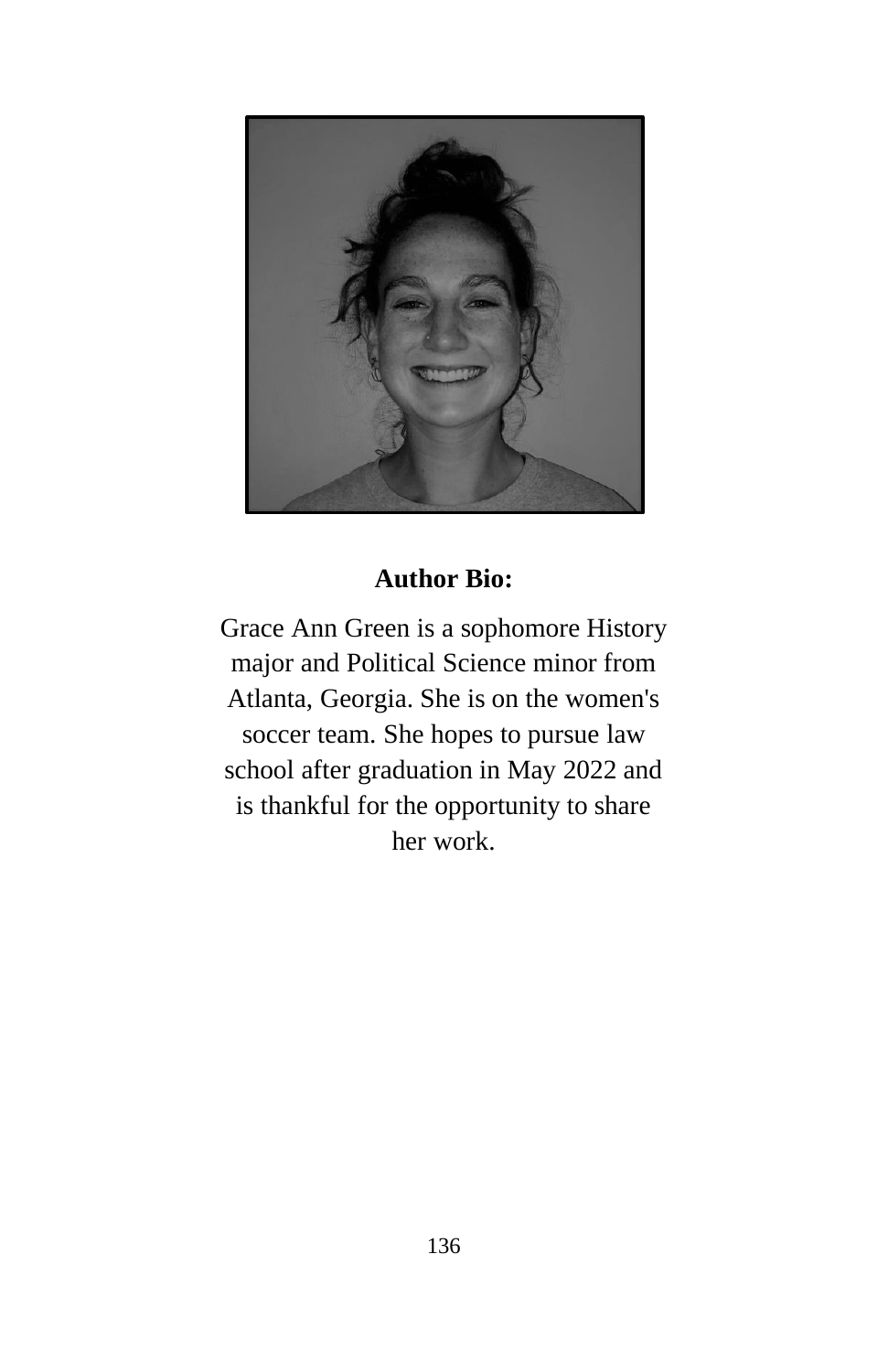

The painting *Marie Olympe de Gouges, veuve Aubry (1748-1793)* was painted in 1793 by an unknown artist. Olympe de Gouges was a political activist whose writings on women's rights and abolitionism reached a large audience in several countries.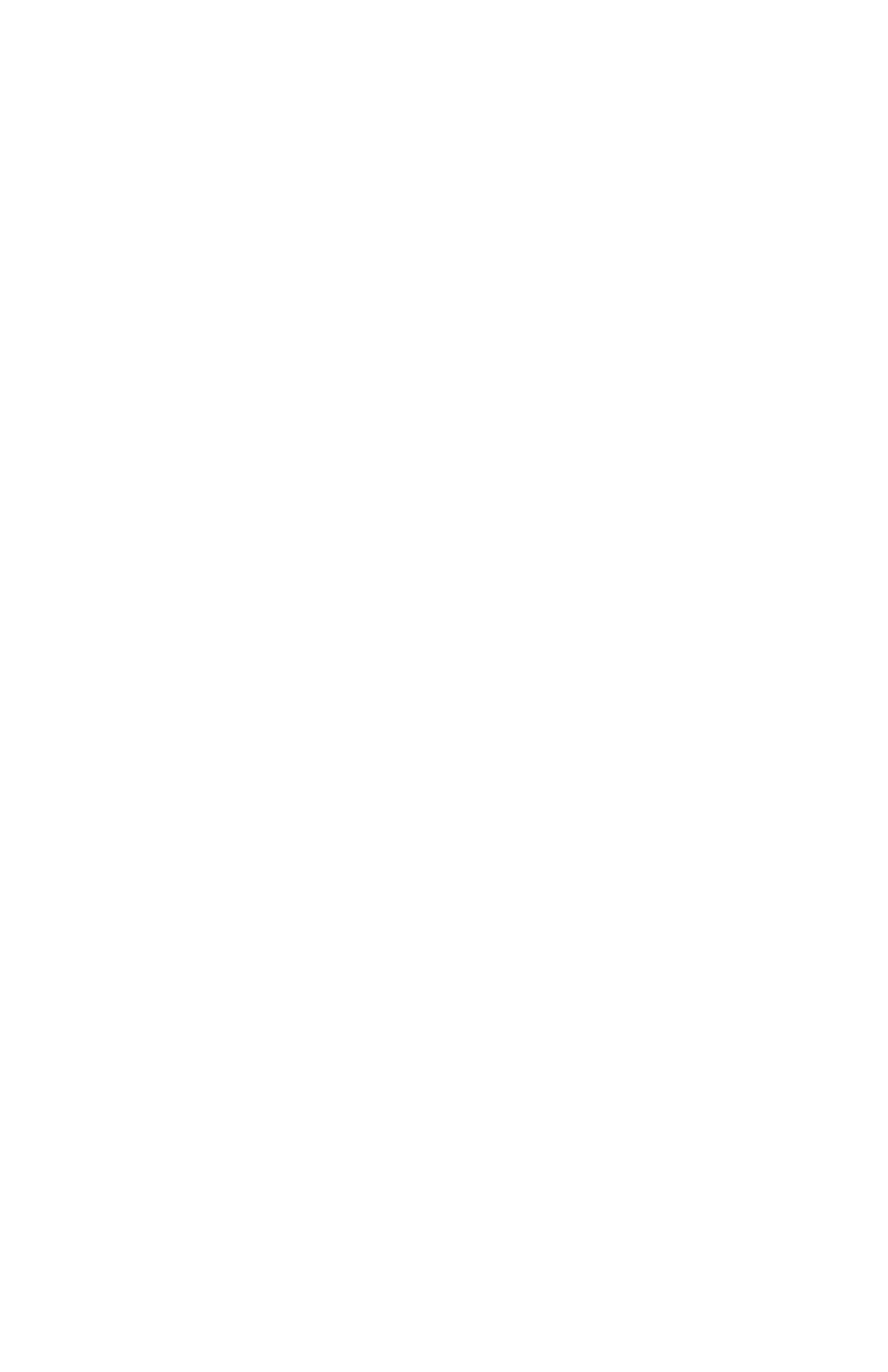#### **By Grace A. Green**

"Woman, wake up; the tocsin of reason is resounding throughout the universe: acknowledge your rights."<sup>1</sup> These powerful words of Olympe de Gouges and can be found in the postscript of the D*[éclaration](https://www.britannica.com/topic/Declaration-of-the-Rights-of-Woman-and-of-the-Female-Citizen)  [des droits de la femme et de la citoyenne](https://www.britannica.com/topic/Declaration-of-the-Rights-of-Woman-and-of-the-Female-Citizen)* ("Declaration of the Rights of Woman and of the [Female] Citizen"). Well known by historians, and often studied parallel to the *Déclaration des droits de l'homme et du citoyen* ("Declaration of the Rights of Man and Citizen"). This document publicly professes some of the first feminist ideas in France. But who was the woman who wrote them? Olympe de Gouges was a forerunner of feminist thought in France. She was a playwright and political activist who was unafraid to speak out against injustice. De Gouges was abrasive and aggressive but was also able to balance her passion with reason, in her relentless pursuit of the betterment of women. These qualities allowed her to effectively communicate her ideas to the public and distinguish herself from her contemporaries. She was a woman who was often too revolutionary for the revolution.

In the eighteenth century, France had nearly twenty million people living within its borders. Eighty percent of all people lived in rural villages, while others were scattered in small urban cities of less than 50,000 people. The cities were home to the wealthy, while ninety percent of peasants lived at or below the subsistence level and occupied the countryside.<sup>2</sup> Not only was France economically stratified, but it was socially stratified as well.

<sup>&</sup>lt;sup>1</sup> Olympe de Gouges, "Declaration of The Rights of Woman and Female Citizen," *Liberty, Equality, Fraternity*, September 1791, [http://chnm.gmu.edu/revolution/d/293/.](http://chnm.gmu.edu/revolution/d/293/)

<sup>2</sup> Ibid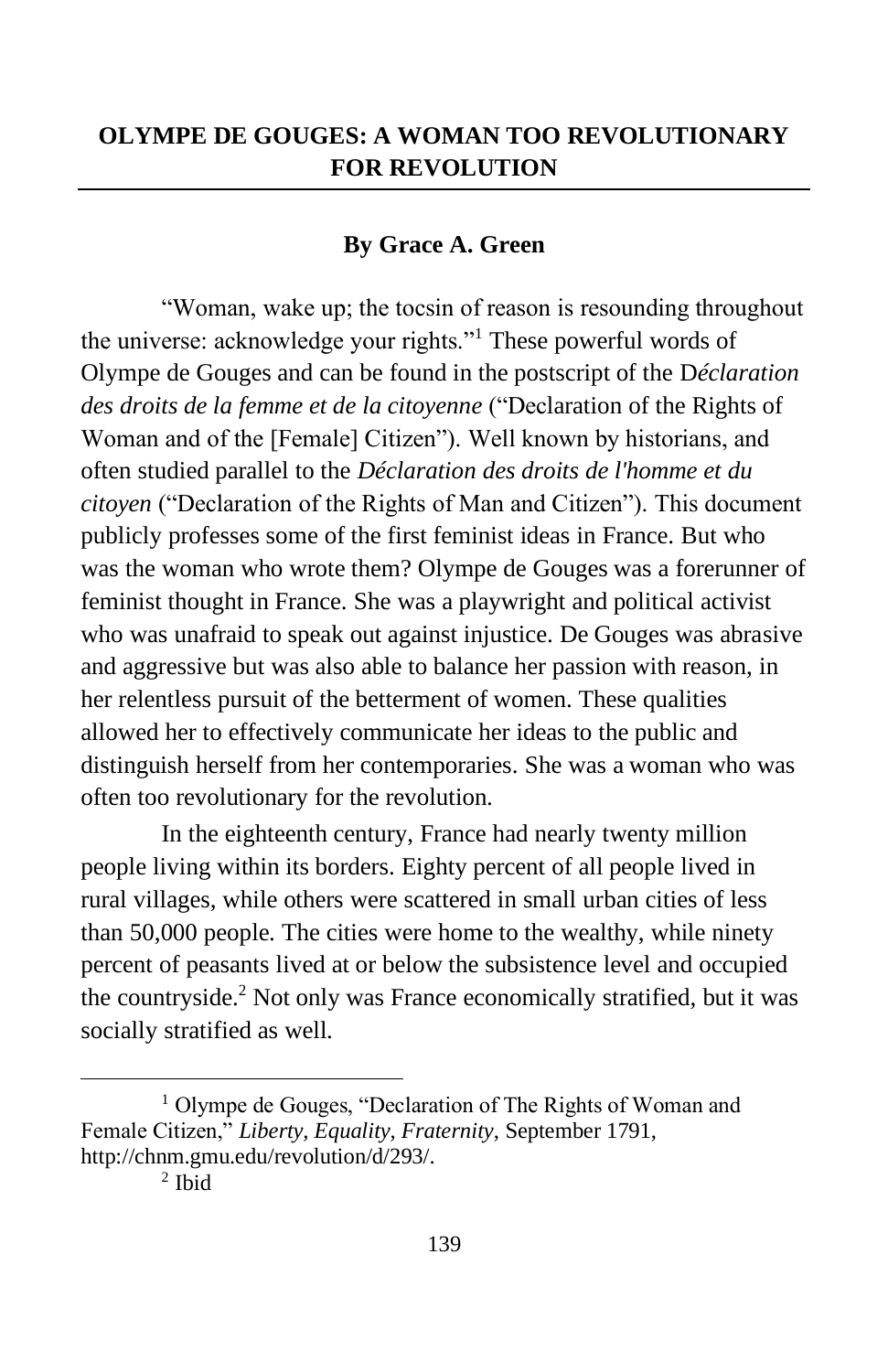The French social hierarchy consisted of the clergy, the nobility, and the Third Estate.<sup>3</sup> After the Reformation and the split of the church, the clergy did not hold as much power as they once did, "the wealth of the Catholic clergy was a liability to its social importance, compromising both the influence and the cohesion of the Church".<sup>4</sup> The clergy accounted for a very small percentage of the total population (about 130,000 members). Although only slightly larger than the clergy, the nobility was the true aristocracy. To be a noble you had to be born a noble; however, the changing economy and the repetitive division of land as inheritance diminished the wealth of the feudal nobility and allowed for a new group to rise in to their place, the bourgeoisie.<sup>5</sup> The bourgeoisie were the "richest and most capable" members of the Third Estate. They typically did not gain their wealth from manual labor but from investment. They were referred to as, "living nobility".<sup>6</sup> The bourgeoisie also relished in special privileges known as, "rights of the city."7

On January 24, 1789, Louis XVI summoned the Estates-General. The Estates-General was a legislative body, constructed of the three different social classes, the clergy, the nobility, and the Third Estate. The Third Estate made up a majority of the population and was a mix of everyone who was not a member of the clergy or nobility. Despite the unequal population distribution between the groups, each group had only one vote. This lead to a small, wealthy portion of the population making

<sup>3</sup> Georges Lefebvre, *The French Revolution: From its Origins to 1793,* trans. Elizabeth Moss Evanson (New York: Colombia University Press, 1962), 38.

<sup>4</sup> Ibid, 41

<sup>5</sup> Ibid, 42

<sup>6</sup> "Social Causes of the Revolution"

<sup>7</sup> "Bourgeois/Bourgeoisie," *Liberty, Equality, Fraternity,* accessed November 20, 2019, http://chnm.gmu.edu/revolution/d/1066.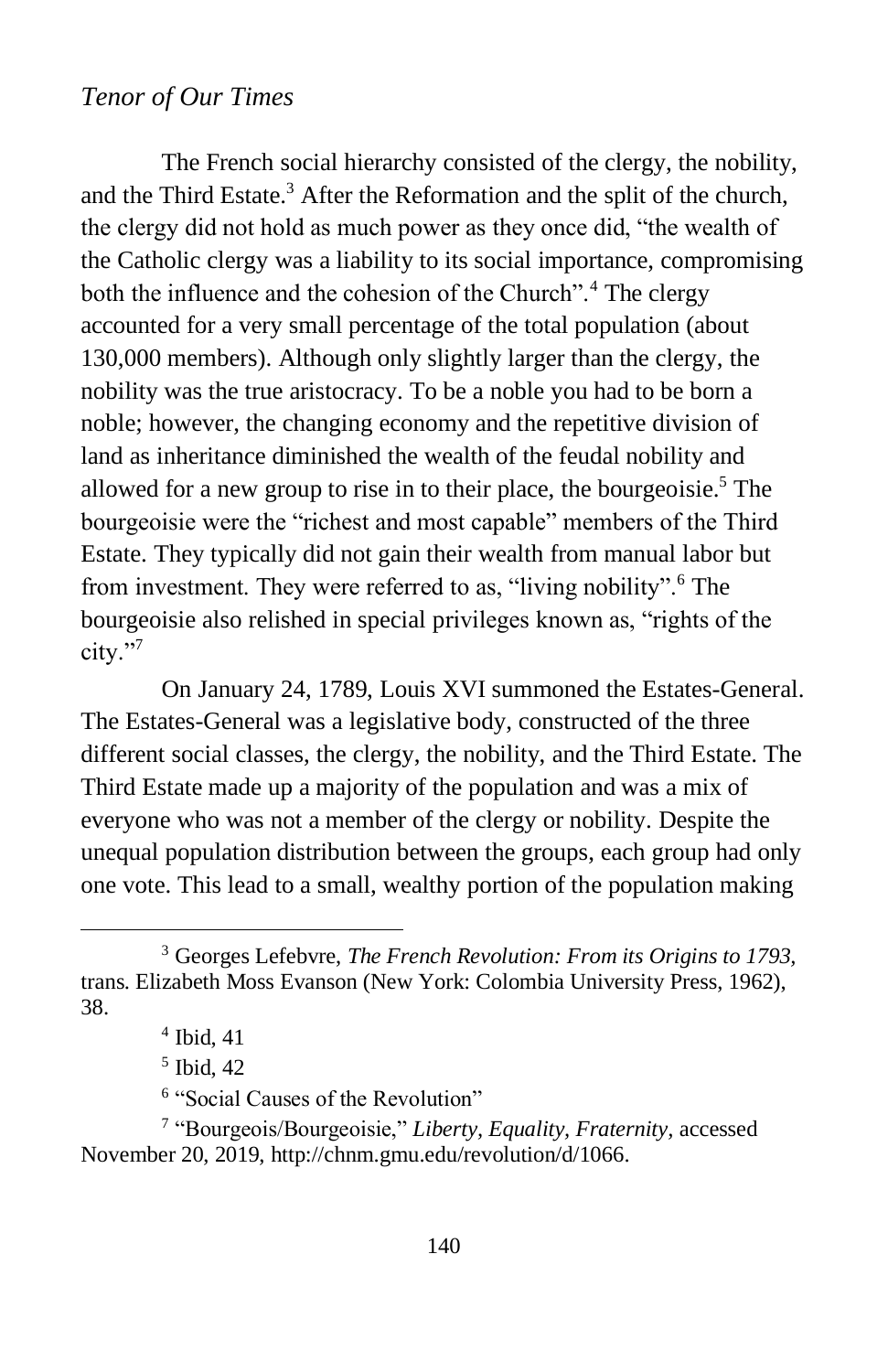the decisions for all. The Third Estate broke away from the Estates-General and formed the National Assembly on June 17, 1789, after Louis XIV denied their request of "voting by head", which would have given the members of the Third Estate an equal voice.<sup>8</sup> On June 20, 1789, after being locked out of their regular meeting place, the Third Estate met at a nearby tennis court and made an oath that they would continue to meet until France had an established constitution.<sup>9</sup>

During this time, intellectual changes were also sweeping across France. A new way of thinking was challenging the old traditions. Although many of the leading Enlightenment thinkers, such as Rousseau, were dead by the time the revolution came along, their ideas and influence survived and "armed the bourgeois with a new philosophy which encouraged class consciousness and a bold inventive spirit."<sup>10</sup> The ideas of liberty, equality and fraternity, were the driving forces behind the Revolution. On August 26, 1789, $<sup>11</sup>$  the National Assembly</sup> constructed the, *Déclaration des droits de l'homme et du citoyen,* which listed what they thought to be inalienable rights of man. This document became the preamble to the 1791 constitution and a major source of criticism for Olympe de Gouges. The political climate in France was shifting and it led to the eventual fall of the monarchy. In August 1792, Robespierre was elected first deputy for Paris to the National

[https://www.mtholyoke.edu/courses/rschwart/hist255/kat\\_anna/tennis.h](https://www.mtholyoke.edu/courses/rschwart/hist255/kat_anna/tennis.html) [tml.](https://www.mtholyoke.edu/courses/rschwart/hist255/kat_anna/tennis.html)

[Timeline.html.](https://web.ics.purdue.edu/~wggray/Teaching/His104/Lectures/Revln-Timeline.html)

<sup>8</sup> "Estates-General*," Liberty, Equality, Fraternity,* accessed November 20, 2019, http://chnm.gmu.edu/revolution/d/1087.

<sup>&</sup>lt;sup>9</sup> "The Tennis Court Oath," Revolutionary Tradition, accessed November 20, 2019,

 $10$  Lefebvre, 54.

<sup>&</sup>lt;sup>11</sup> "Some Key Moments in the French Revolution," Purdue, accessed November 20, 2019, [https://web.ics.purdue.edu/~wggray/Teaching/His104/Lectures/Revln-](https://web.ics.purdue.edu/~wggray/Teaching/His104/Lectures/Revln-Timeline.html)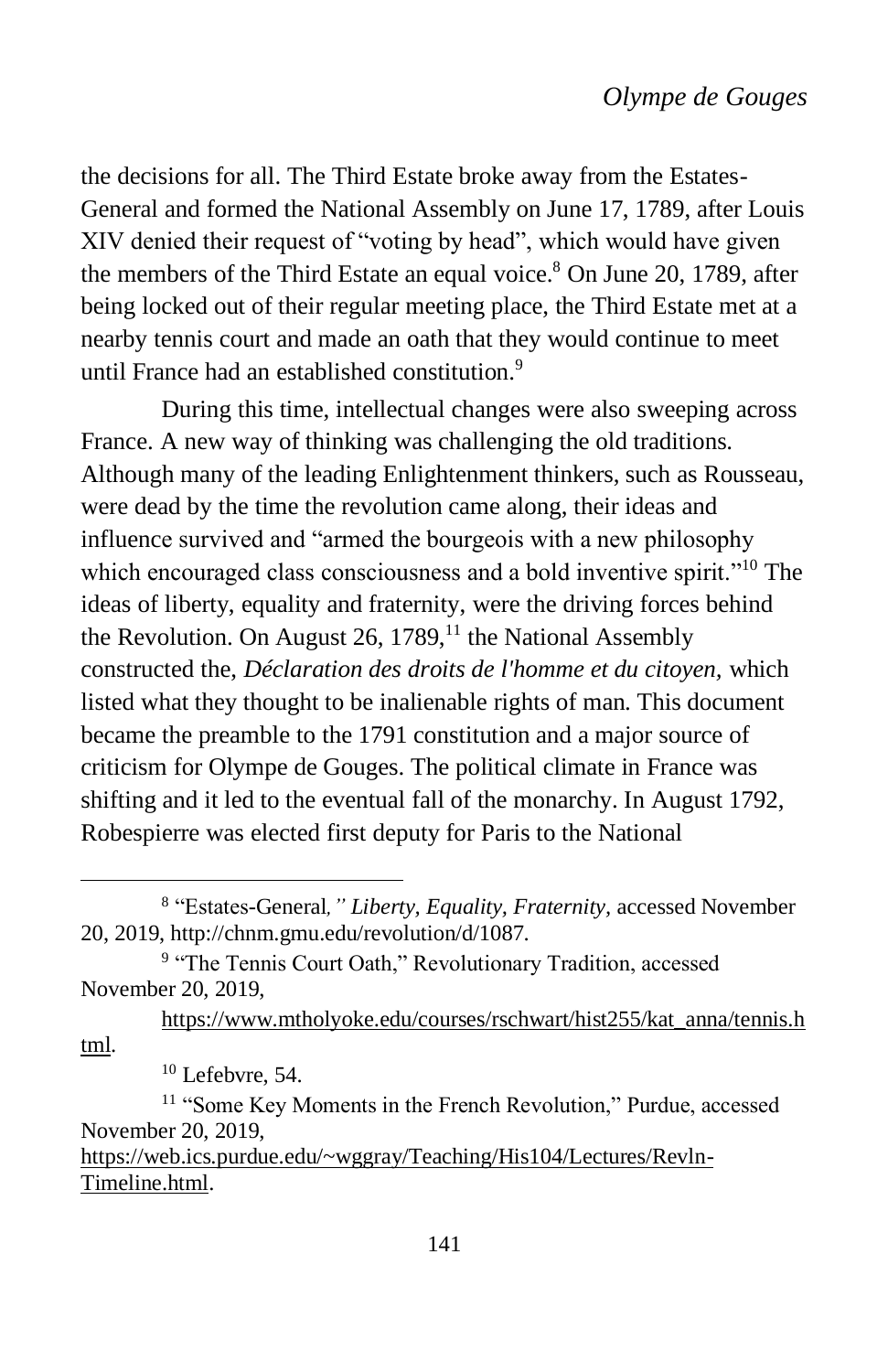Convention.<sup>12</sup> This changing world of France was the world in which of Olympe de Gouges lived. She spent her life adding to the conversation and challenging the idea that social and political rights are not just for men, but also women.

Marie Gouze was born May 7, 1748, to a cloth maker named Anne Olympe Mouisset Gouze and her husband Pierre Gouze, who both belonged to the bourgeoisie.<sup>13</sup> Marie Gouze was married at the age of sixteen to Louis-Yves  $\text{Aubry}^{14}$  and became the mother of a son, Pierre Aubry on August 29, 1766. Her husband died in the winter of that same year<sup>15</sup>. Following his death, in the year 1773, Marie Gouze changed her name to Olympe de Gouges<sup>16</sup> and moved to Paris to join the political conversation. In her youth, de Gouges did not receive a formal education. Her primary language was Occitan, a regional dialect of French and she was limited in her reading and writing skills.<sup>17</sup> She wrote many of her plays and pamphlets in a combination of both French and Occitan. The move to Paris, following her husband's death, was a rebirth for Olympe de Gouges, starting with her strategically selected new name. She took her mother's maiden name as her own and replaced the 'z' with a 'g' to turn 'Gouze' to 'Gouge'. 'Gouge' also happens to be an offensive term

<sup>&</sup>lt;sup>12</sup> "Maximilien Robespierre," BBC, last modified 2014,

http://www.bbc.co.uk/history/historic\_figures/robespierre\_maximilien.shtml.

<sup>13</sup> Sophie Mousset, *Women's Rights and the French Revolution: A Biography of Olympe de Gouges* (New Brunswick, New Jersey: Transaction Publishers, 2007), 10-11.

<sup>&</sup>lt;sup>14</sup> Joshua Rivas, "The Radical Novelty of Olympe de Gouges," *Nottingham French Studies 53*, no. 3 (2014): 346.

<sup>&</sup>lt;sup>15</sup> "Olympe De Gouges Timeline," Olympe De Gouge, last modified December, 2019, [https://www.olympedegouges.eu/timeline.php.](https://www.olympedegouges.eu/timeline.php)

<sup>&</sup>lt;sup>16</sup> There are several different spellings of her name, but for this paper I will be using "Olympe de Gouges".

<sup>&</sup>lt;sup>17</sup> Mousset, 12.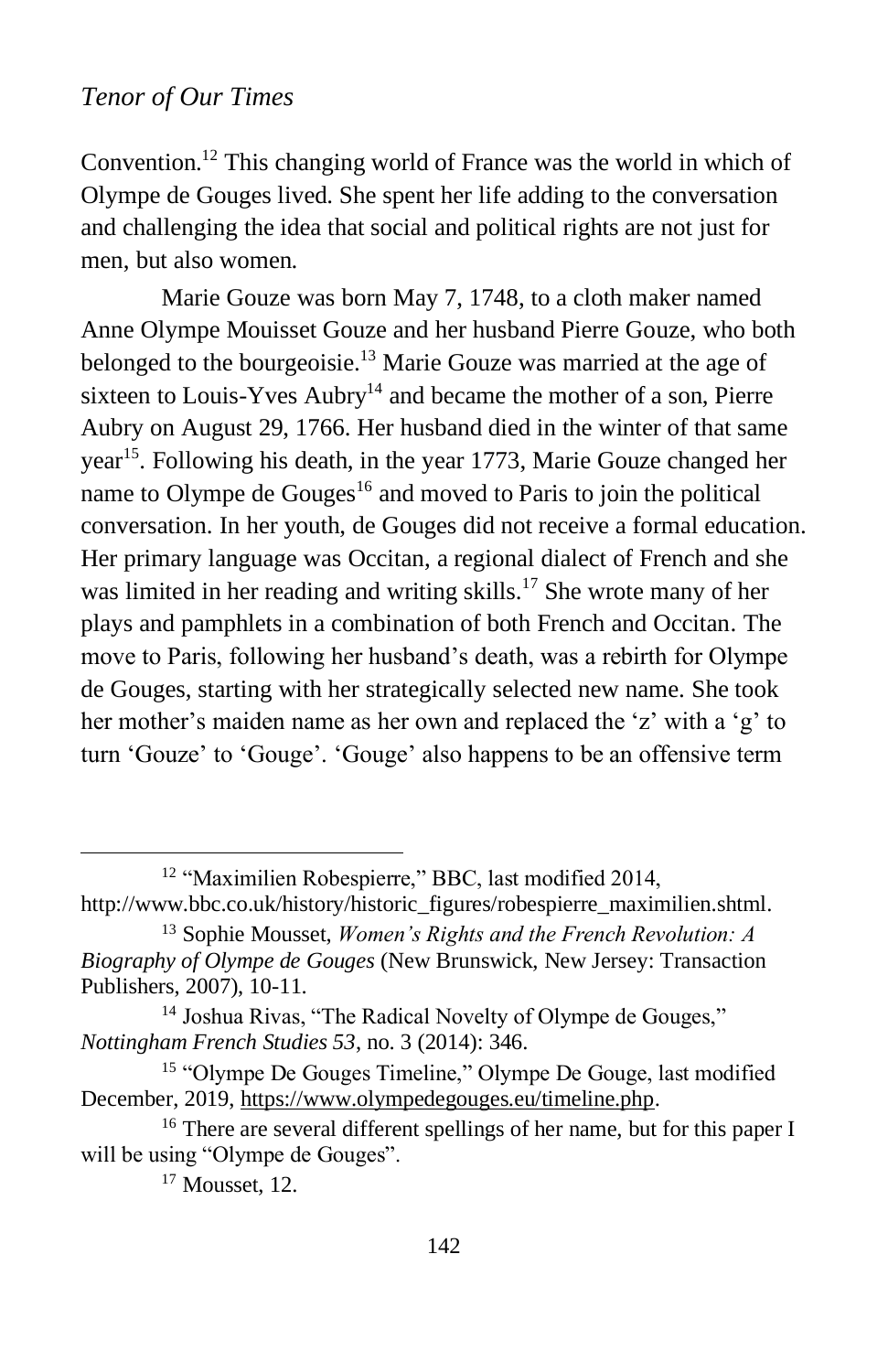in Occitan, meaning "a lowly woman accused of bawdiness."<sup>18</sup> She also included a 'de', which was an article reserved for the aristocracy.

Her connection to the aristocrats was based upon a rumor, thought to have been started by de Gouges herself, that her biological father was Jean-Jacques Lefranc (or Le Franc), Marquis de Pompignan.<sup>19</sup> Lefranc was an aristocratic playwright and poet, who supposedly had an affair with de Gouges' mother.<sup>20</sup> The knowledge of Lefranc's paternity helps to further understand de Gouges' split identity. Sophie Moussett described her as someone who "belonged to both the bourgeoisie and the aristocracy".<sup>21</sup>

Her transformation from practically illiterate, young widow to radical revolutionary came under the providence of her aristocratic lover, Jacques Biétrix de Roziéres, who was a wealthy weapons merchant. They met in 1776 and although they lived together until her death and he acted as her husband, she refused to marry.<sup>22</sup> De Gouges described marriage as "the tomb of trust and love."<sup>23</sup> In granting herself the aristocratic title and with the help of Roziére's status, she gained access into Parisian society. She positioned herself in the salons where Enlightenment thinkers of the time discussed their ideas and she relished

[gnan.html.](https://theodora.com/encyclopedia/p2/jean_jacques_lefranc_marquis_de_pompignan.html)

 $21$  Mousset, 15.

<sup>18</sup> Rivas, 346.

<sup>&</sup>lt;sup>19</sup> Rivas, 346 and Mousset, 12.

<sup>20</sup> Jean-Jacques Lefranc, Marquis de Pompignan," Encyclopedia Britannica 1911, last modified September 29, 2018, [https://theodora.com/encyclopedia/p2/jean\\_jacques\\_lefranc\\_marquis\\_de\\_pompi](https://theodora.com/encyclopedia/p2/jean_jacques_lefranc_marquis_de_pompignan.html)

<sup>22</sup> "Olympe de Gouges Timeline," Olympe De Gouge, last modified December, 2019, [https://www.olympedegouges.eu/timeline.php.](https://www.olympedegouges.eu/timeline.php)

<sup>23</sup> Roni Bar, "Olympe de Gouges, the Radical French Feminist Who Was Murdered Twice," Haaretz, November 3, 2017,

[https://www.haaretz.com/world-news/europe/.premium.MAGAZINE-the](https://www.haaretz.com/world-news/europe/.premium.MAGAZINE-the-radical-french-feminist-who-was-murdered-twice-1.5462530)[radical-french-feminist-who-was-murdered-twice-1.5462530.](https://www.haaretz.com/world-news/europe/.premium.MAGAZINE-the-radical-french-feminist-who-was-murdered-twice-1.5462530)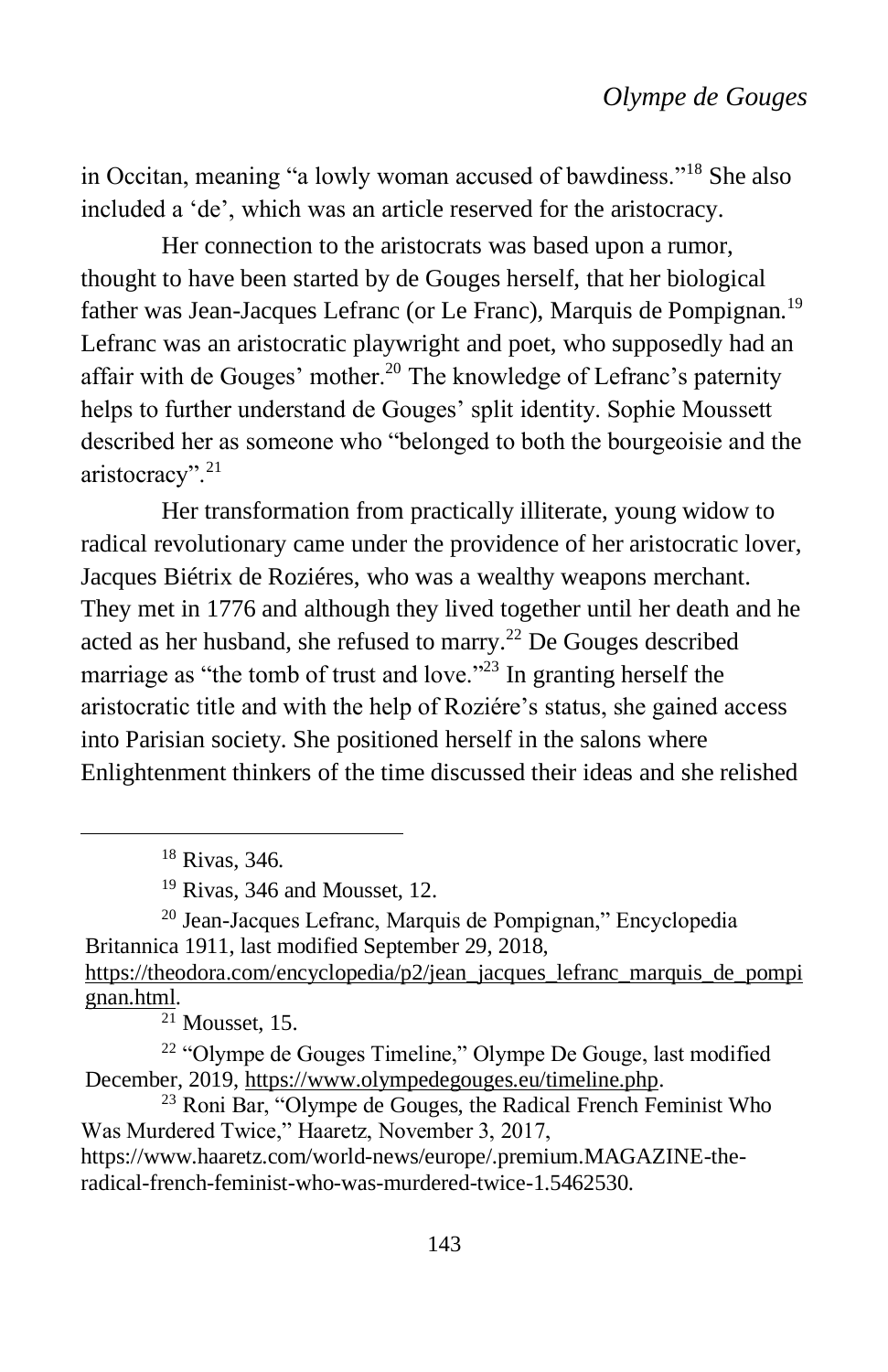in democratic and revolutionary thought.<sup>24</sup> Usually organized by prominent women, salons were gatherings that provided a safe place where men and women alike could engage in intellectual discourse. Although women were sometimes "mocked for their intellectual ventures." the walls of the salons provided them with a freedom of speech that was exclusively reserved for men.<sup>25</sup> De Gouges was a "femme de lettres" (woman of the letters)<sup>26</sup> and used her talents as a writer to express her political views to the public.

De Gouges' decision to be a playwright was a "transgressive choice for a woman"<sup>27</sup> because plays were a public form of writing. The first play she wrote, in 1782, was the first abolitionist play written in France. It was entitled the *The Fortunate Shipwreck,* but the name was later changed to *Enslavement of Blacks.*<sup>28</sup> This work was accepted by the Comédie Française in 1782, but not performed until 1789. Olympe De Gouges' experience was one of anger and frustration. She tirelessly wrote the troupe leaders, Florence and Delaporte, and eventually demanded a meeting to make her case in person. Fortunately, a meeting did take place. However, the disengagement of the members at the meeting was the cause of De Gouges' "explosion of bitter complaints"<sup>29</sup>, and loss of self-control. The meeting resulted in Florence revoking her

<sup>25</sup> Alan Riding, "Birth of the Salon," New York Times, November 5, 2005, [https://www.nytimes.com/2005/11/20/books/review/birth-of-the](https://www.nytimes.com/2005/11/20/books/review/birth-of-the-salon.html)[salon.html.](https://www.nytimes.com/2005/11/20/books/review/birth-of-the-salon.html)

<sup>24</sup> Maire Josephine Diamond, "Olympe de Gouges and the French Revolution: The Construction of Gender as Critique", *Dialectical Anthropology 15*, no. 3 (1990): 96.

<sup>&</sup>lt;sup>26</sup> Gregory S. Brown, "The Self-Fashioning of Olympe de Gouges, 1784-1789", *Eighteenth-Century Studies 34*, no. 3 (Spring 2001): 383.

 $27$  Diamond, 97.

 $28$  Ibid.

<sup>29</sup> Brown, 387.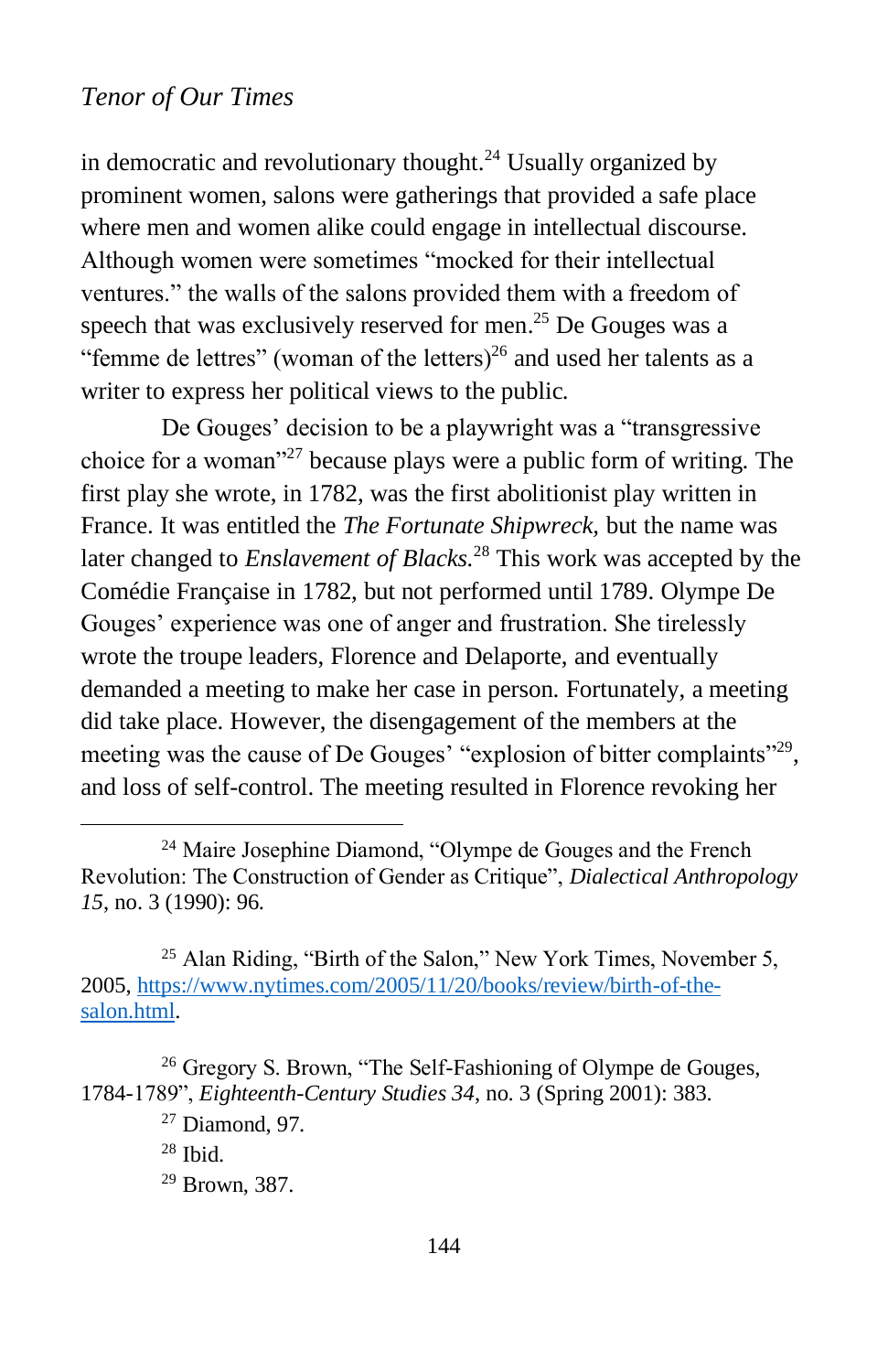privileges to the theater and removing her play from the register.<sup>30</sup> De Gouges complained of harassment of the troupe to Duc de Richeleu, a French nobleman. He responded by ordering Lieutenant-General of Police for Paris, Louis Thrioux de Crosne, to restore her entrance privileges and her play to its repertory. De Gouges wrote in a polite and pacifying tone to the Comédie Française, and they were reconciled. Through the combination of her aggressive outbursts, tempered by her redeeming gestures of polite reconciliation, De Gouges' response to these events demonstrated the "mastery of the politics and rhetoric of the literary culture."<sup>31</sup>

Olympe de Gouges has earned the title of "first French feminist".<sup>32</sup> Through the publishing of her pamphlets that demanded reform, she spoke out aggressively against injustices and fought relentlessly for the rights of women. In April of 1789 she wrote, *Dialogue allégorique* ("Allegorical Dialogue"). This was an allegorical dialogue between France and Truth, dedicated to the Estates-General. She asserts that women have the capability and should be allowed to participate in state affairs. She writes, "It is unjust of men to refuse admittance to women into the affairs of state and to refuse to give up some of their powers when women would be more than able to use them wisely."33

In September 1789, de Gouges lamented a woman's inability to participate in politics, *Action héroïque D'une Française* (Heroic Action of a French Woman) addressed women who wish to participate in political events, such as the Estates-General. It expresses similar

[https://www.olympedegouges.eu/dialog\\_allegorique.php.](https://www.olympedegouges.eu/dialog_allegorique.php)

<sup>30</sup> Brown, 387.

<sup>31</sup> Brown, 388.

<sup>32</sup> Brown, 383.

<sup>33</sup> Olympe de Gouges, "Dialogue allégorique," Olympe De Gouges, last modified December 2019,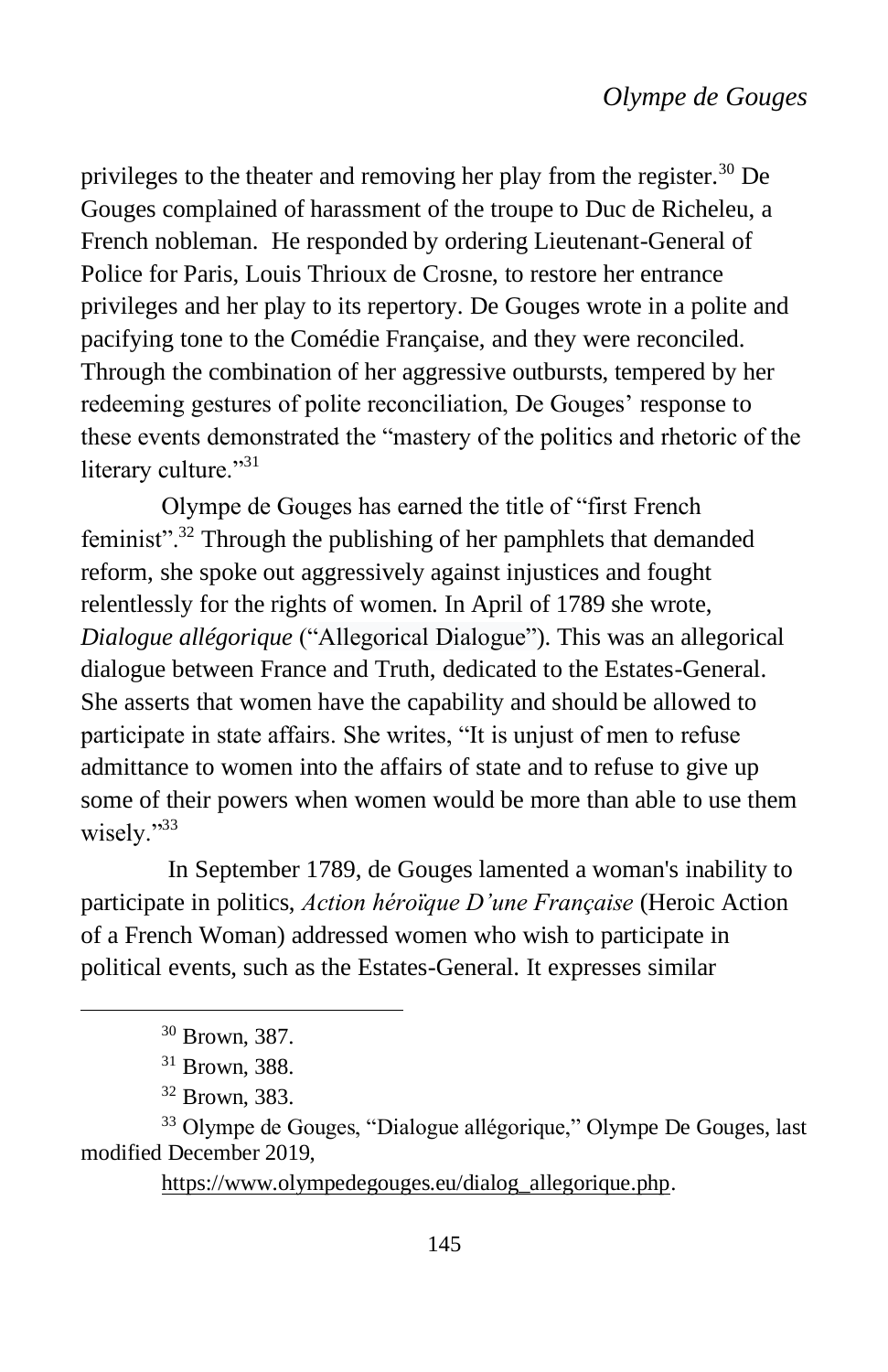sentiments of the injustice in denying women the right to take part in reforming France,

> "Virtuous women, female citizens who are enflamed by the saintly zeal of patriotism, it is to you that I address the feeble fruits of my talent. No doubt, at this moment, you lament the fact that you can only wish for the happiness of France. Instead your fathers, husbands and brothers can work for the regeneration of this Empire: you would love to second them in this great work."34

De Gouges believed strongly in the equality of the sexes. This is especially emphasized in her later works, including her February,1792 poster, *Le Bon sens du français* (The Frenchman's Common Sense). In this poster she expresses the desire for the right of divorce to be an equality in marriage and proposes the creation of a fair system of separation. She asked the question, "Do you want to establish love and harmony within families or allow fear and mistrust to reign?"<sup>35</sup> In doing so, she suggested that the only path to a loving and harmonious marriage is equality.

Perhaps de Gouges' most famous work, was the pamphlet she published in September, 1791, just weeks before the new French constitution was complete- D*[éclaration des droits de la femme et de la](https://www.britannica.com/topic/Declaration-of-the-Rights-of-Woman-and-of-the-Female-Citizen)  [citoyenne](https://www.britannica.com/topic/Declaration-of-the-Rights-of-Woman-and-of-the-Female-Citizen)* ("Declaration of the Rights of Woman and of the [Female] Citizen"). De Gouges's work is a criticism of the *Déclaration des droits de l'homme et du citoyen* (Declaration of the Rights of Man and Citizen)*.*

<sup>34</sup> Olympe de Gouges, "héroïque D'une Française," Olympe De Gouges, last modified December 2019,

[https://www.olympedegouges.eu/action\\_heroique.php](https://www.olympedegouges.eu/action_heroique.php)

<sup>35</sup> Olympe de Gouges, "Le Bon sens du français," Olympe De Gouges, last modified December 2019,

[https://www.olympedegouges.eu/french\\_commonsense.php.](https://www.olympedegouges.eu/french_commonsense.php)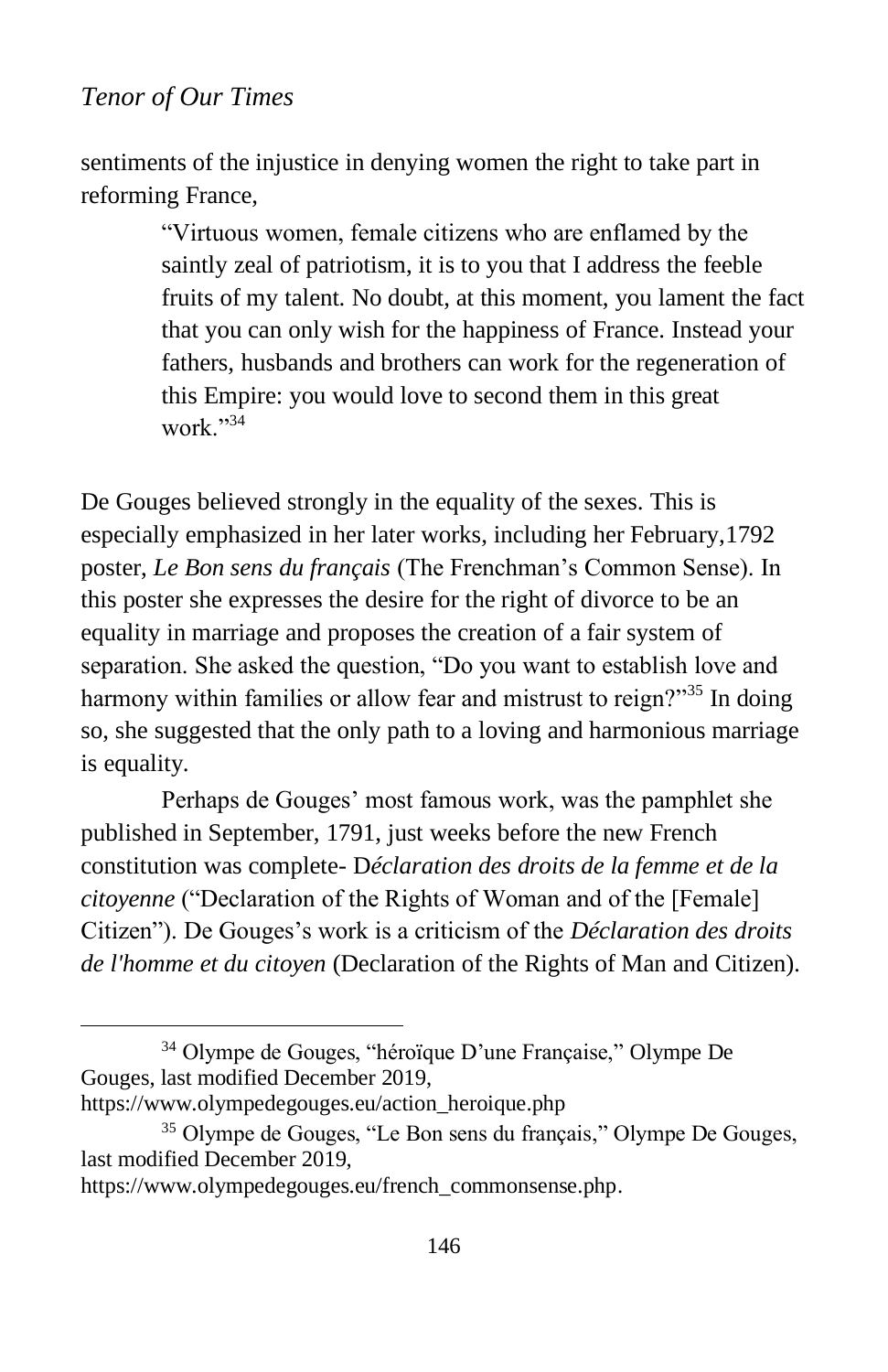She used the parallel structure to expose the shortcomings of the revolutionary rhetoric. Her critique of the *Déclaration des droits de l'homme et du citoyen* began in the title with the word, "citoyen". Joshua Rivas writes,

> "The lack of an official term to designate a female *citoyen* was symptomatic of the uncertain relationship between woman and state during the ongoing period of turmoil and change preceding and during the revolution. Olympe de Gouges, seized on the opportunity that this ambiguity provided...opting for the term 'citoyenne' in lieu of the previously existing 'citoyen'." <sup>36</sup>

The lack of a word for a female citizen and de Gouges's explicit use of her own personally coined word, citoyenne, emphasizes the incongruency of 'man' and 'citizen' by highlighting the idea that the rights reserved for citizens are only given to men. De Gouges further explored these incongruencies throughout the Declaration. The Authors of the *Déclaration des droits de l'homme et du citoyen* were [Marquis de](https://www.britannica.com/biography/Marquis-de-Lafayette)  [Lafayette](https://www.britannica.com/biography/Marquis-de-Lafayette) and [Thomas Jefferson.](https://www.britannica.com/biography/Thomas-Jefferson) They were both advocates for the rights of man and they centered their thinking around the idea that "Men are born and remain free and equal in rights."<sup>37</sup> De Gouges also used this same central ideal in her D*[éclaration des droits de la femme et de la](https://www.britannica.com/topic/Declaration-of-the-Rights-of-Woman-and-of-the-Female-Citizen)  [citoyenn](https://www.britannica.com/topic/Declaration-of-the-Rights-of-Woman-and-of-the-Female-Citizen)*e, but added her own feminine voice to exploit the lack of equality in a document meant to serve as the basis for equality in a society. Two of the most obvious examples of the need for a feminine

<sup>36</sup> Rivas, 348.

<sup>&</sup>lt;sup>37</sup> "Declaration of the Rights of Man and Citizen," The Avalon Project, 1789, accessed on October 27, 2019,

[https://avalon.law.yale.edu/18th\\_century/rightsof.asp.](https://avalon.law.yale.edu/18th_century/rightsof.asp)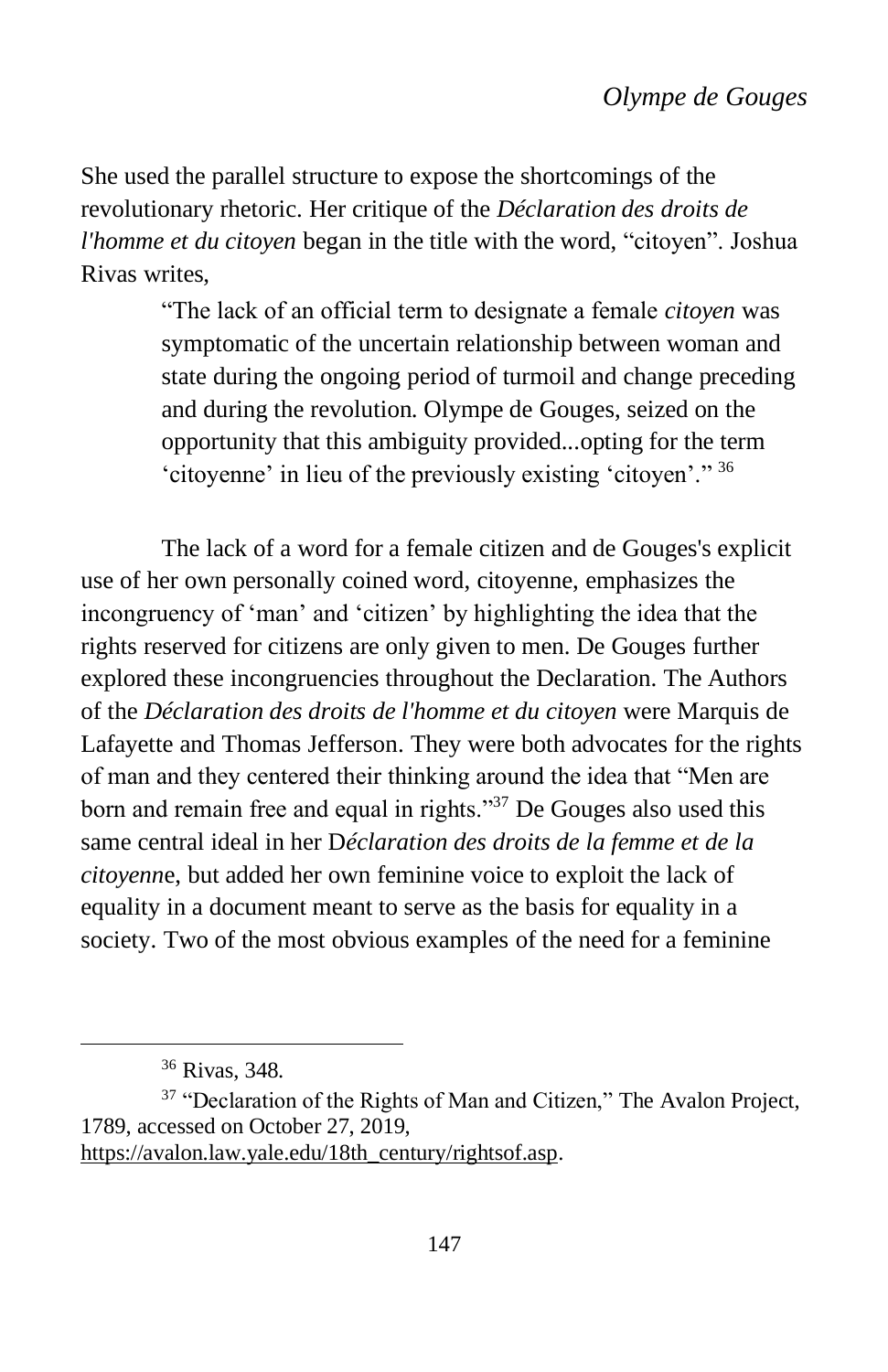voice is found in articles seven and eleven of the *Déclaration des droits de l'homme et du citoyen.* Article Seven states,

> "No person shall be accused, arrested, or imprisoned except in the cases according to the forms prescribed by law. Any on soliciting, transmitting, executing, or causing to be executed, any arbitrary order, shall be punished. But any citizen summoned or arrested in virtue of law shall submit without delay, as resistance constitutes an offense."<sup>38</sup>

De Gouges' D*[éclaration des droits de la femme et de la citoyenne](https://www.britannica.com/topic/Declaration-of-the-Rights-of-Woman-and-of-the-Female-Citizen)* article seven simply states,

> "No woman is an exception; she is accused, arrested, and detained in cases determined by law. Women, like men, obey this rigorous law."<sup>39</sup>

This was an important variation made my de Gouges. She was demanding full equality under the law. She not only fought for the equality when it was advantageous for women, but demanded complete equality of man and woman in punishment as well. Article eleven of both declarations also hold an important variation regarding freedom of speech. It is written in the *Déclaration des droits de l'homme et du citoyen,*

> "The free communication of ideas and opinions is one of the most precious of the rights of man. Every citizen may, accordingly, speak, write, and print with freedom, but shall be responsible for such abuses of this freedom as shall be defined by law."40

<sup>38</sup> Declaration of the Rights of Man and Citizen

<sup>&</sup>lt;sup>39</sup> Declaration of The Rights of Woman and Female Citizen

<sup>40</sup> Declaration of the Rights of Man and Citizen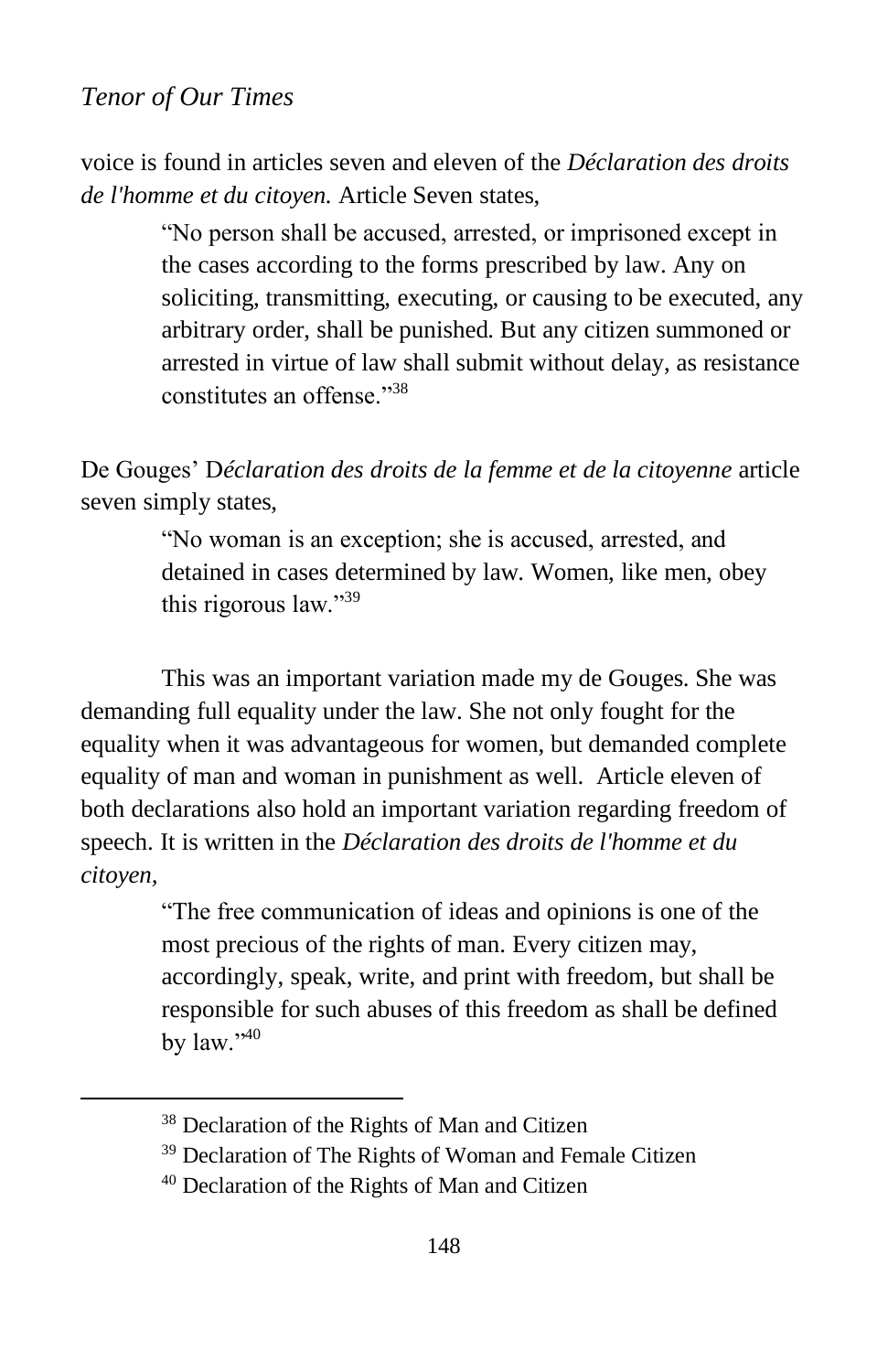While De Gouges writes,

"The free communication of thoughts and opinions is one of the most precious rights of every woman, since that liberty assures recognition of children by their fathers. Any female citizen thus may say freely, I am the mother of a child which belongs to you, without being forced by a barbarous prejudice to hide the truth; (an exception may be made) to respond to the abuse of this liberty in cases determined by law."<sup>41</sup>

The social norm of the day was that men were allowed to decide if they wanted to claim legitimate fatherhood of child or publicly dismiss the mother as a liar. De Gouges' addition, of the right of a woman to claim parental legitimacy, to the eleventh article highlights her demand for women's voices to be equally heard in all areas, both political and social.

Surrounded by revolutionary thinkers, de Gouges was by no means the only French feminist of the time. Madame Roland and Theroigne de Mericourt added to the political conversation and advocated for the rights of women. Madame Roland was the wife of Girondist Minister of the Interior, Jean-Marie Roland de la Platière<sup>42</sup>. Starting in the spring of 1971, at the Hotel Britannique, Roland and her husband hosted a salon.<sup>43</sup>. Unlike de Gouges, Madame Roland, "had never openly written a political pamphlet or spoke publicly."<sup>44</sup> She

<sup>41</sup> "Declaration of The Rights of Woman and Female Citizen"

<sup>&</sup>lt;sup>42</sup> Brigitte Szymanek, "French Revolutionary Writings: Madame Roland or the Pleasure of the Mask." *Tulsa Studies in Women's Literature 15*, no. 1 (Spring 1996): 99.

<sup>43</sup> Ida B. Tarbel, *Madame Roland: A Biographical Study* (New York: Moffat. Yard and Company, 1909), 323.

<sup>44</sup> Szymanek, 99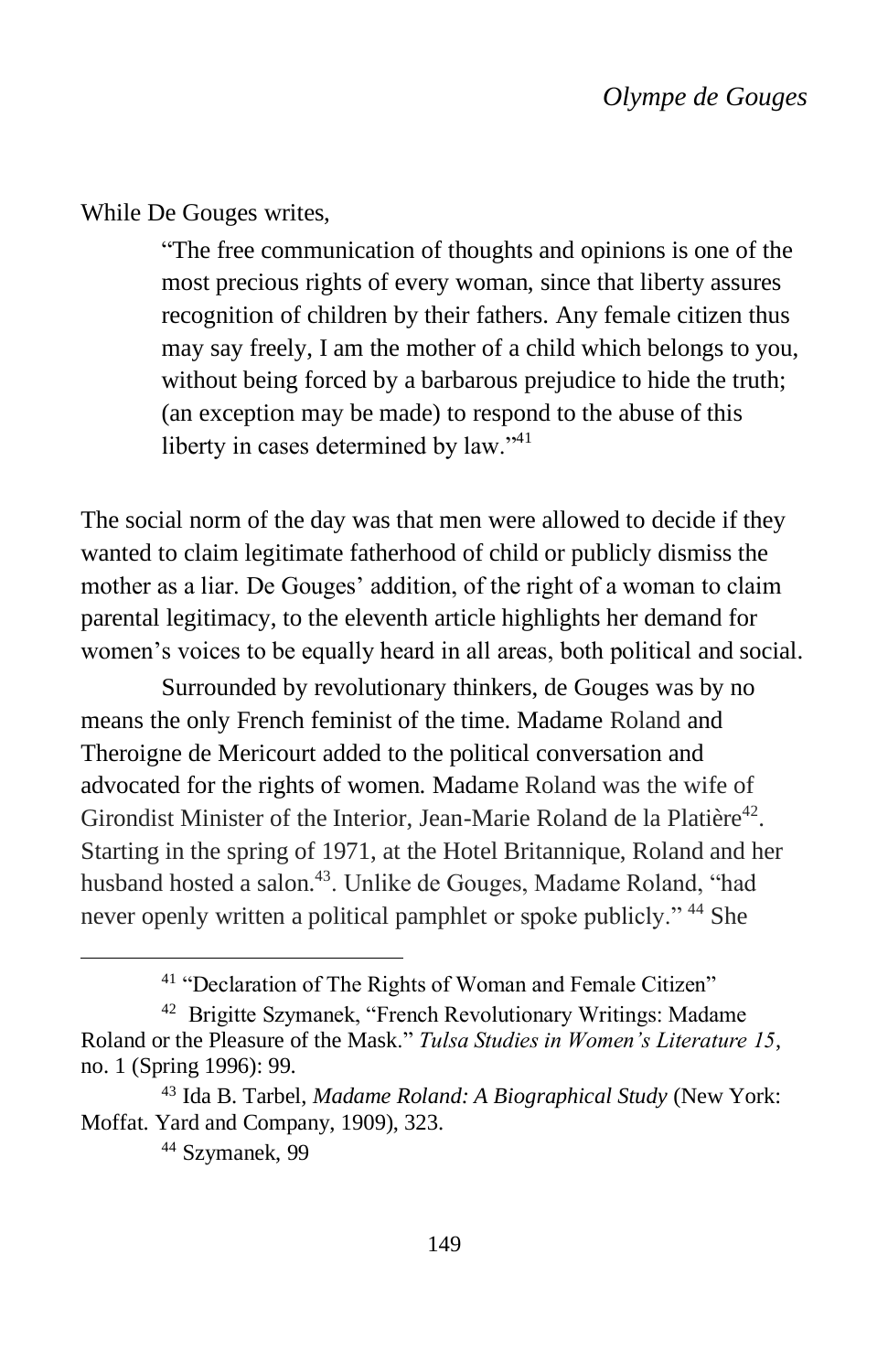desired to participate in the politics of the revolution, but only under the refuge of her husband's name. Roland had great intellectual influence over him and wrote many of his speeches and letters, which he delivered without any revision.<sup>45</sup> She even wrote his letter of resignation to the King.<sup>46</sup> However, Roland had an attachment to Rousseau's model of femininity, as she had grown up studying him.<sup>47</sup> According to Rousseau, "at the core of a woman's being stood the need to make themselves pleasing to men, in order to secure a man's protection."<sup>48</sup> Roland desired a greater sphere of influence for women, but also felt a duty toward her domestic province. She used her husband's voice to engage in political conversation, because she believed it to be the most effective way to get people to hear her ideas.

Antithetical to Madame Roland is Théroigne de Mericourt. Similar to de Gouges, de Mericourt was self-educated, involved romantically with an aristocratic man, and also added a "de" to her name in order to claim aristocracy and further advance her ideas into the political conversation.<sup>49</sup> One of her main demands was the right for women to be armed and able to participate in revolutionary wars.<sup>50</sup> She held strongly to the belief that if women were to be considered equal to men they need to be equal in all aspects, including the right to bear

<sup>47</sup> Szymanek, 101

<sup>48</sup> Jennifer M. Jones, "Repackaging Rousseau: Femininity and Fashion in Old Regime France," *French Historical Studies 18,* no.4 (Autumn 1994): 944.

 $49$  Diamond, 97

<sup>50</sup> Jessamine Gaul, "Theroigne de Mericourt," Women in Modern European History, last modified 2019, [http://hist259.web.unc.edu/mericourt/.](http://hist259.web.unc.edu/mericourt/)

<sup>45</sup> Szymanek, 100

<sup>46</sup> Lisa Beckstrand," Oylmpe de Gouges and Manon Roland: Constructions of Feminine Identity Within the Context of the French Revolution" (PhD. Diss., University of Wisconsin, 1997), 55.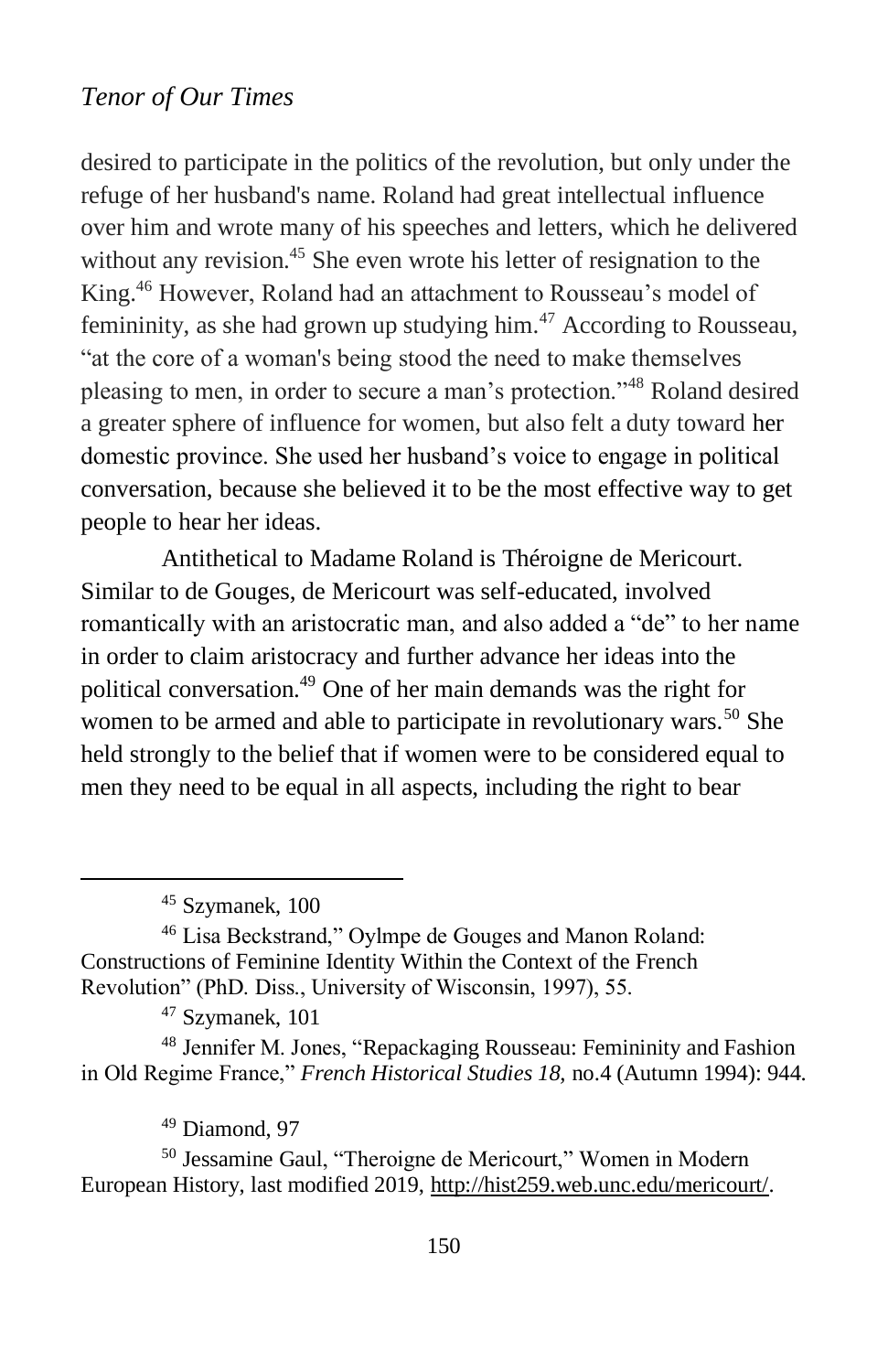arms.<sup>51</sup> De Mericourt was involved in several violent attacks and is credited with killing several Royalist during the Parisian storming of the palace on August 10, 1792.<sup>52</sup> Although she is seen as a "militant" feminist", one of the deficiencies to her overly-militant approach was her inability to be heard.<sup>53</sup> Her actions were too outrageous for a woman of her time and it called into question her sanity. Against her will, she was placed in an asylum by her brother in September 1794.<sup>54</sup>

Madame Roland's words were used, but her voice was never heard. She hid behind her husband's name, and de Mericourt's voice was drowned out the irrationality of her actions. But De Gouges was able to control her passion and boldly and effectively proclaim her ideas to the public. She was zealously persistent and wrote over thirty-six plays and pamphlets from 1788 to her death in 1793. As a skilled writer she used her words to speak out for justice. In 1793, she wrote, *Olympe de Gouges au Tribunal révolutionnaire,* in which she openly attacked Robespierre,

> "Robespierre has always seemed to me to be an ambitious man, with no talent, no soul. He seemed to me ever ready to sacrifice the entire nation to gain his dictatorship; I could not bear this mad and sanguinary ambition and I pursued him as I pursued all tyrants. The hatred of this cowardly enemy has long hidden in

<sup>51</sup> Jessamine Gaul, "Theroigne de Mericourt," Women in Modern European History, last modified 2019,<http://hist259.web.unc.edu/mericourt/>

<sup>52</sup> Peter McPhee, "Hidden Women of History: Théroigne de Mericourt, Feminist Revolutionary," The Conversation, December 31, 2018, [http://theconversation.com/hidden-women-of-history-theroigne-de-mericourt](http://theconversation.com/hidden-women-of-history-theroigne-de-mericourt-feminist-revolutionary-107802)[feminist-revolutionary-107802.](http://theconversation.com/hidden-women-of-history-theroigne-de-mericourt-feminist-revolutionary-107802)

<sup>53</sup> Peter McPhee, *A Companion to the French Revolution* (Massachusetts: Blackwell Publishing Ltd.), 184.

<sup>54</sup> Gerri Walton, "Théroigne de Mericourt, Heroine of the French Revolution," Amazing Women in History, November 1, 2016, <https://amazingwomeninhistory.com/theroigne-de-mericou>[rt/.](https://amazingwomeninhistory.com/theroigne-de-mericourt/)